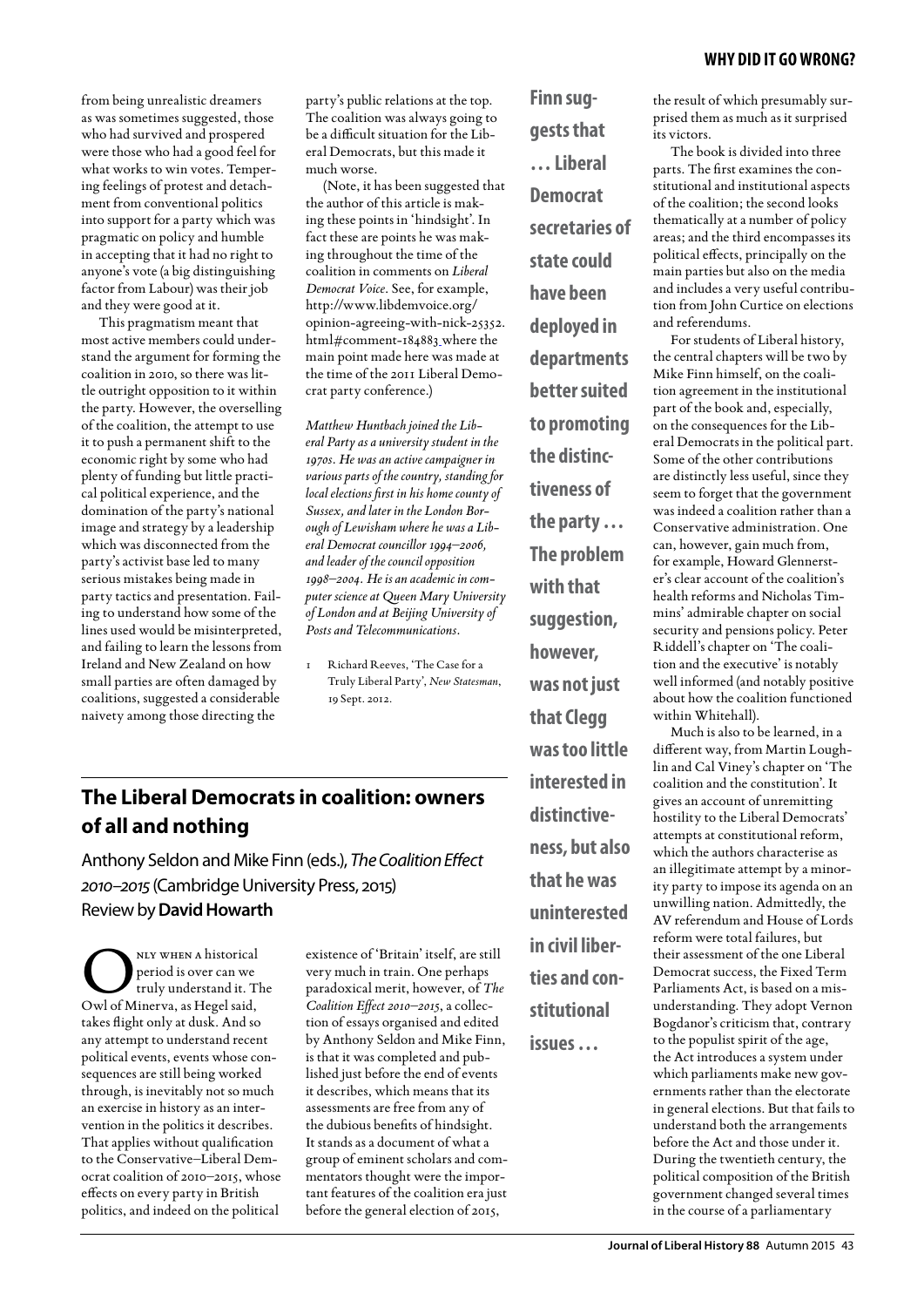## **THE** COALITION **EFFECT**  $() - 2()$



#### **EDITED BY ANTHONY SELDON** AND MIKE FINN

term. Whether the new government called an election was not automatic but entirely a matter for them. In 1940, for obvious reasons, no election ensued, but even in 1931 an internal debate raged about whether to call an election – a debate that caused the first of that decade's many Liberal splits. The difference under the Fixed Term Parliaments Act is that the decision whether to call a new election lies not with the government but with parliament.

The failures over AV and the House of Lords also feature in Mike Finn's chapter on the coalition and the Liberal Democrats. He makes it the centrepiece of what he calls the government's second phase, from 2011 to 2013. He pays more attention, however, to the catastrophic first phase, 2010 to 2011, concentrating in particular on the tuition fees debacle. Finn points out that the party never recovered from the loss of support it suffered in 2010–11 and that subsequent policy successes in taxation, schools policy and even economic policy failed to offset the loss of trust and credibility that happened early on. He argues convincingly that although the party hierarchy might claim that the party's manifesto had stressed promises

the party in the end kept, such as the pupil premium and raising the income tax threshold, the party had let the public down on what its own voters regarded as its unique selling points, in particular abolishing tuition fees.

One might question, however, whether Finn is right on a related point. He identifies as crucial the U-turn on nuclear power. It seems unlikely that nuclear power was anywhere near as significant for the Liberal Democrat electorate as fees. At the time Chris Huhne, the Secretary of State for Energy and Climate Change, expressed surprise at how just little resistance or objection it had generated. One can make a case instead, looking at the detail of the party's opinion poll rating decline in 2010, for saying that the issue that almost rivalled tuition fees in its negative effect was economic fairness, from the point at which Nick Clegg was seen to slap George Osborne on the back after a budget that reduced income tax for the wealthy and cut benefits for the poor.

More generally Finn argues that Nick Clegg's central mistake was to give very low priority in the early years to maintaining the party's distinctiveness, preferring instead to show that 'coalition works' by 'owning' every coalition policy. Once the public had fixed in its mind that the Liberal Democrats were merely an appendage to the Conservatives, later attempts at differentiation looked insincere or contrived. Consequently, even policies that really were distinctively Liberal Democrat, such as the increase in the income tax threshold, could not be convincingly claimed for the party. By 'owning' everything it ended up 'owning' nothing.

Finn suggests, as others have, that the party might have done better had it chosen to dominate specific ministries rather than dotting single ministers around many departments. But he adds that, even within that strategy, Liberal Democrat secretaries of state could have been deployed in departments better suited to promoting the distinctiveness of the party. That might be unfair in the case of the Department of Energy and Climate Change, where Liberal Democrats USPs were at stake, but it is certainly a plausible idea that

the party's liberalism would have emerged much more clearly had it taken the Home Office or the Ministry of Justice. The problem with that suggestion, however, was not just that Clegg was too little interested in distinctiveness, but also that he was uninterested in civil liberties and constitutional issues, habitually referring in this reviewer's hearing to the former as 'traditional' – as if preserving them was similar to supporting Morris Dancing – and to the latter as 'legal niceties'.

Finn also identifies as a serious problem the growing distance between the party in government, particularly Clegg, and the party in the country. Finn explains the process by which, as he puts it, Clegg came to despise his own party. Of course, for much of the party that feeling was mutual, with serious consequences for the party's capacity to campaign. The biggest puzzle, however, is how Clegg survived as leader. His failure was complete at the point the AV referendum was lost in 2011, but no challenge to his leadership occurred until 2014, at which point the failure of the parliamentary party to act doomed the attempt almost as soon as it started. Finn's explanation for the failure of the 2014 coup was lack of a convincing new leader – Vince Cable was implicated in the fees debacle and Tim Farron was unwilling at that stage to move – together with a prevailing mood of fatalism both in the parliamentary party and in the party at large. Finn is right that both factors were important. The parliamentary party failed to act because no one would lead it into action and those who might have led it feared that if they tried no one would follow them; and the degree of fatalism was so great that in some quarters it amounted to a feeling that the party needed to do penance for its sins. But one wonders what new information will come to light in the coming years about other possible factors affecting the parliamentary party, including the power of patronage, especially promises of peerages, and gullibility, particularly about private polling arranged to make the position of sitting MPs look far better than it really was.

Finn's conclusion (for which he relies on a recent article in this